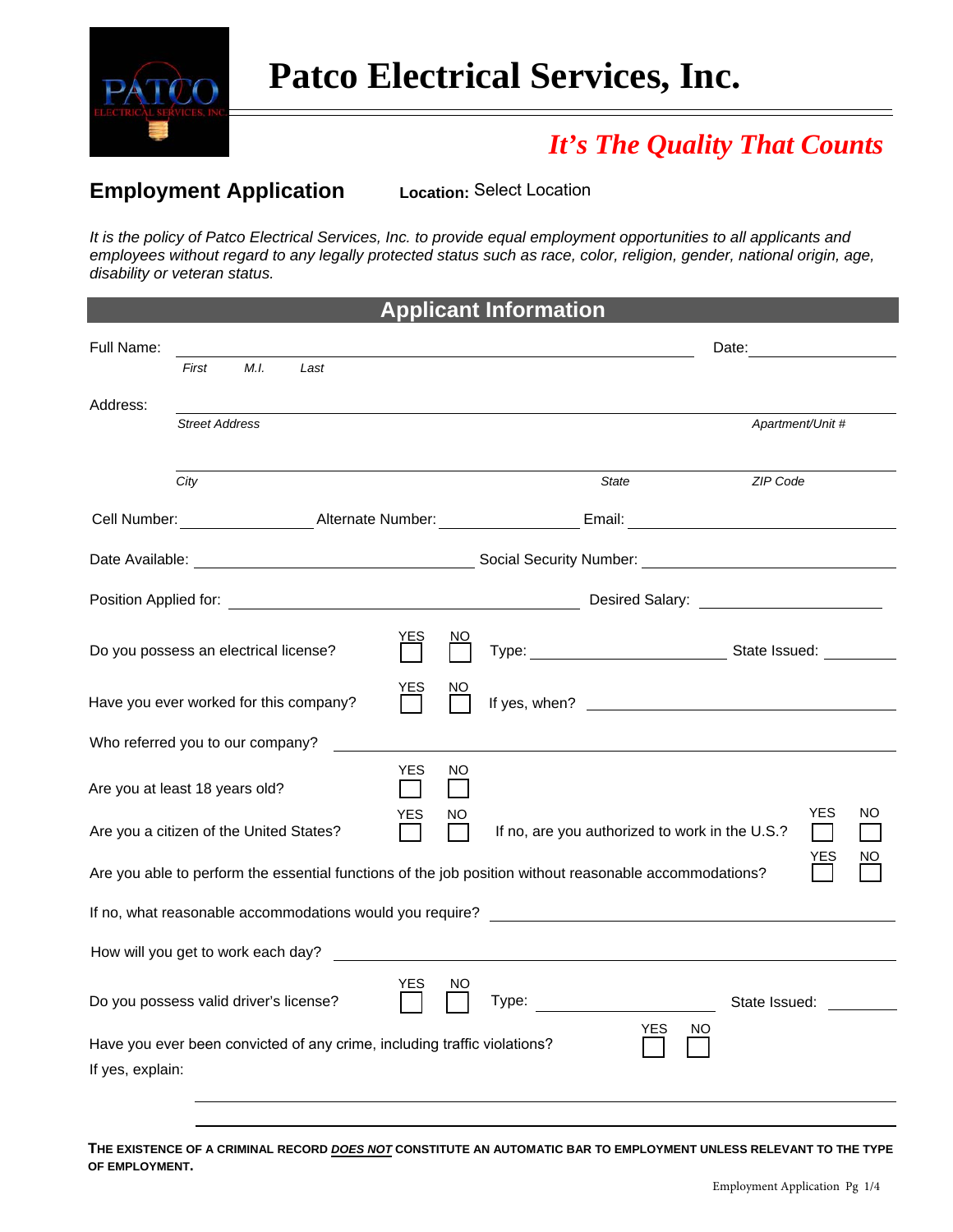# **Previous Employment**

| <u>YES</u><br>May we contact your previous supervisor for a reference?                                                                                                                                                         | <u>NO</u>                                                  |
|--------------------------------------------------------------------------------------------------------------------------------------------------------------------------------------------------------------------------------|------------------------------------------------------------|
|                                                                                                                                                                                                                                |                                                            |
|                                                                                                                                                                                                                                |                                                            |
|                                                                                                                                                                                                                                |                                                            |
| Responsibilities: Les and the set of the set of the set of the set of the set of the set of the set of the set of the set of the set of the set of the set of the set of the set of the set of the set of the set of the set o |                                                            |
|                                                                                                                                                                                                                                | <u> 1980 - Andrea State Barbara, politik e</u>             |
| YES<br>May we contact your previous supervisor for a reference?                                                                                                                                                                | NO.                                                        |
|                                                                                                                                                                                                                                |                                                            |
| Address:<br><u> 1989 - Johann Stoff, deutscher Stoffen und der Stoffen und der Stoffen und der Stoffen und der Stoffen und der</u>                                                                                             | Supervisor: Victor Andrew Management Communications        |
| Job Title:<br>Salary: _________________________<br><u> 1980 - Johann Barbara, martin a</u>                                                                                                                                     |                                                            |
|                                                                                                                                                                                                                                |                                                            |
| From:                                                                                                                                                                                                                          |                                                            |
| <b>YES</b><br>May we contact your previous supervisor for a reference?                                                                                                                                                         | NO                                                         |
| <b>Education</b>                                                                                                                                                                                                               |                                                            |
| High School: <u>__________________________</u><br>Address:                                                                                                                                                                     |                                                            |
| <b>YES</b><br>Did you graduate?<br>From:                                                                                                                                                                                       | NO.<br>Diploma: <u>__________________</u>                  |
| Address:                                                                                                                                                                                                                       | <u> 1989 - John Stein, Amerikaansk politiker (</u> † 1920) |
| YES<br>Did you graduate?<br>From:                                                                                                                                                                                              | $\underline{NO}$                                           |
| Other:<br>Address:                                                                                                                                                                                                             |                                                            |
| YES<br>To: Did you graduate?<br>From:                                                                                                                                                                                          | NO                                                         |
| Awards, Honors and/or Special Achievements:                                                                                                                                                                                    |                                                            |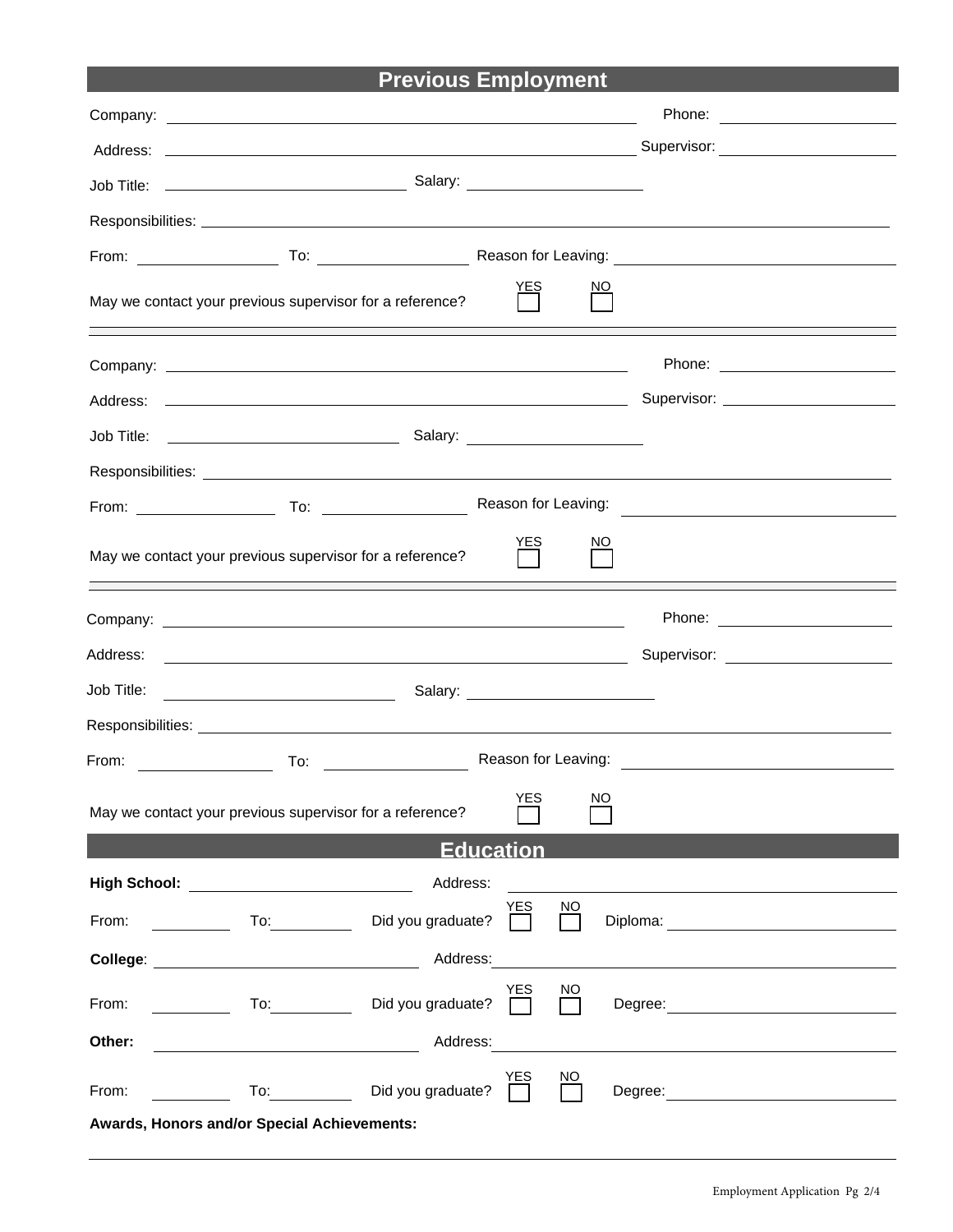**List below any skills** that may be useful for the job you are seeking. Enter the number of years of experience, and indicate the number which corresponds to your ability for each particular skill.

Ability or Rating Scale: 1- Poor 2 3 4 5- Exceptional

|              |                  | 3 - Average       |
|--------------|------------------|-------------------|
| Skill        | Years Experience | Ability or Rating |
|              |                  | 3 - Average       |
| Skill        | Years Experience | Ability or Rating |
|              |                  | 1 - Poor          |
| Skill        | Years Experience | Ability or Rating |
|              |                  | 1 - Poor          |
| <b>Skill</b> | Years Experience | Ability or Rating |

**Please provide any other information that you believe should be considered:** 

|                         |                                                                                                                                                                                                                                     | <b>References</b>                                         |                                                                                                                                                                                                                                |                     |  |
|-------------------------|-------------------------------------------------------------------------------------------------------------------------------------------------------------------------------------------------------------------------------------|-----------------------------------------------------------|--------------------------------------------------------------------------------------------------------------------------------------------------------------------------------------------------------------------------------|---------------------|--|
|                         | Please list any two people who would be willing to provide a reference for you.                                                                                                                                                     |                                                           |                                                                                                                                                                                                                                |                     |  |
| Full Name:              | <u> 1989 - Johann Barnett, fransk politik (d. 1989)</u>                                                                                                                                                                             |                                                           |                                                                                                                                                                                                                                |                     |  |
|                         | Company: <u>example and the company:</u> company: example and the company: example and the company of the company of the company of the company of the company of the company of the company of the company of the company of the c |                                                           | Phone:                                                                                                                                                                                                                         |                     |  |
| Address:                |                                                                                                                                                                                                                                     | <u> 1989 - John Stone, Amerikaansk politiker (* 1958)</u> |                                                                                                                                                                                                                                |                     |  |
|                         | ,我们也不会有什么。""我们的人,我们也不会有什么?""我们的人,我们也不会有什么?""我们的人,我们也不会有什么?""我们的人,我们也不会有什么?""我们的人                                                                                                                                                    |                                                           | Relationship:                                                                                                                                                                                                                  |                     |  |
| Company:                | <u> 1980 - Andrea Andrew Maria (h. 1980).</u>                                                                                                                                                                                       |                                                           | Phone:                                                                                                                                                                                                                         |                     |  |
| Address:                |                                                                                                                                                                                                                                     |                                                           |                                                                                                                                                                                                                                |                     |  |
| <b>Military Service</b> |                                                                                                                                                                                                                                     |                                                           |                                                                                                                                                                                                                                |                     |  |
| Branch:                 | <u> 1980 - Johann Barbara, martxa alemaniar argametria (h. 1980).</u>                                                                                                                                                               |                                                           | From: The contract of the contract of the contract of the contract of the contract of the contract of the contract of the contract of the contract of the contract of the contract of the contract of the contract of the cont | To: $\qquad \qquad$ |  |
|                         |                                                                                                                                                                                                                                     |                                                           | Type of Discharge: National Property of Discharge:                                                                                                                                                                             |                     |  |
|                         |                                                                                                                                                                                                                                     |                                                           |                                                                                                                                                                                                                                |                     |  |